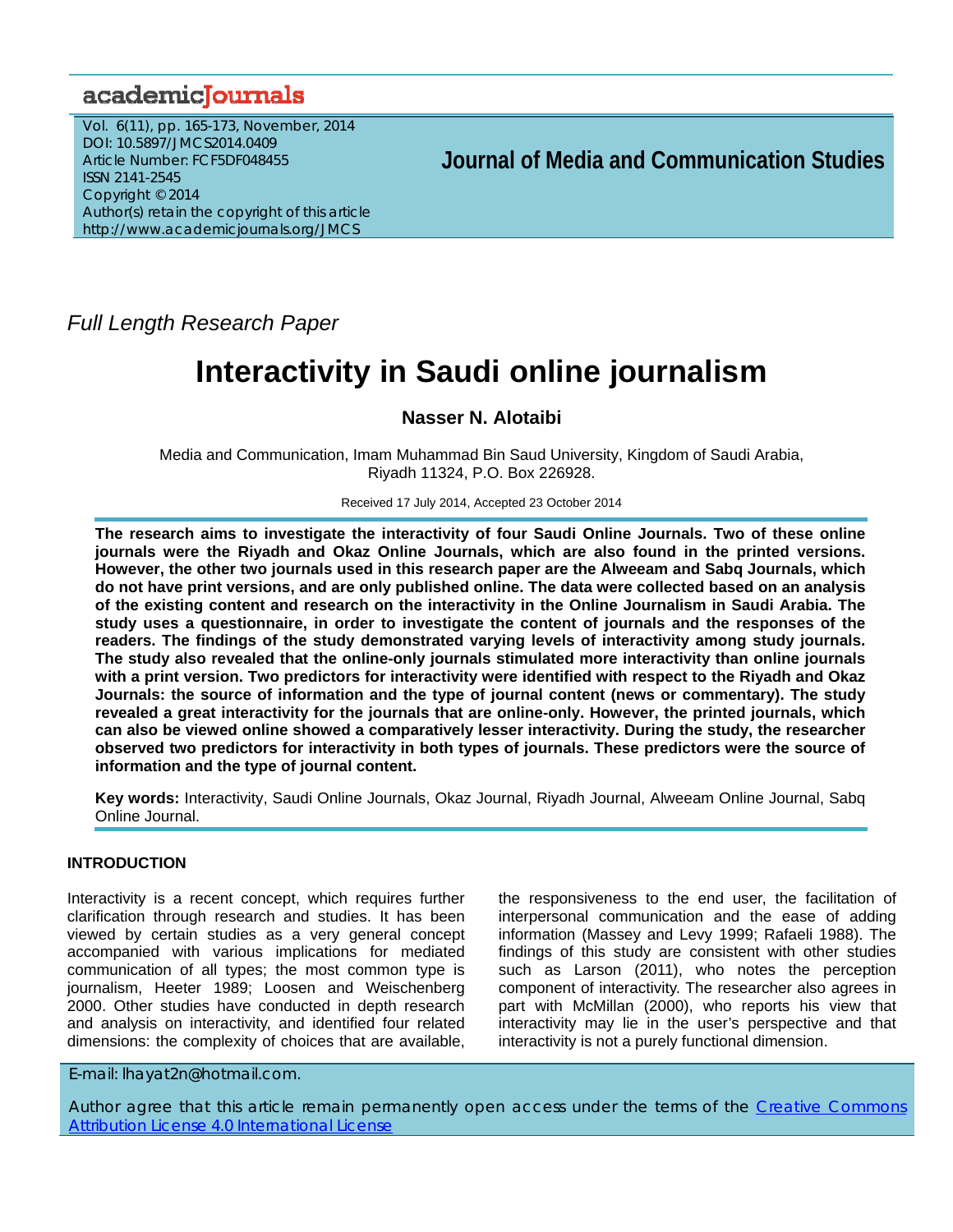The old theories of communication considered two kinds of people (Craig 1999). They were either the sender of the information or the recipient. However, research on the topic has helped in exploring the fact that it is not always the receptor, which uses the information over the digital media (Piscitelli 2005). There may be a sender, a receptor and a third interactive agent, known as the user. In this case, the receptor does not use the knowledge; rather works as a messenger. The user involves interactivity, which limits the passive role of receivers. There is a possibility that the reader might be either a receiver or a user, or both at the same time. The role of user has been modified; he could be a user, reader and transmitter of the data and information at the same time over the digital media. Digital Communication follows a specific procedure for transmitting information from one end to another.

Deuze (2003) identified three interactivity options for the different websites that we use over the internet for many different purposes. These interactivity options are

- (i) Navigational Interactivity,
- (ii) Functional Interactivity, and
- (iii) Adaptive Interactivity.

Navigational Interactivity means where the user has the permission to navigate throughout the content of the website. Functional Interactivity relates to the situations where the user can participate in the actual production and design process of the website. The users can do so by interacting with other individuals, who use the website or are a part of its design team. However, Adaptive Interactivity deals with all the actions of a user and their consequences. In this type of interactivity, the user has consequences with respect to the site content because site programming adapts itself to the surfing behaviour of every individual user and 'remembers user' preferences (that allow users to upload, annotate and discuss their own content and that offer chat rooms and personal customization through smart web design).

Online journalism offers numerous benefits to the users, including enhanced level of freedom to express one's personal views over the internet, where other people can also see and comment on one's viewpoint. The Arab online population has also received the freedom to express their personal thoughts online, where they can expose their feelings and viewpoints, which cannot be publicly stated (Al-Saggaf, 2006). In his study, Boyd (1993) reported that Arab countries have been associated with censorship of traditional mass media. The technological development of the 1990s has made it possible to establish new media, which has started to mould the relationship between the government and the media, particularly with respect to cyberspace. Individuals are also free to comment on the online journals, blogs, websites, articles, news, opinion pieces and columns

published online, which gives them more tendency towards a greater freedom (Dashti, 2009).

Online interactivity has created an environment that has forced most local newspapers to create online versions of print publications or to establish online-only newspapers (Dashti, 2013). Public's preference of the online journalism and the availability of access of past and present articles and journals over the digital media has forced all local and international newpaper agencies to publish their material online. People give less preference to printed material as compared to online journalism, which has a distinguishing feature; readers are invited to comment. This feature, in turn, has created two-way communication between the senders (newspapers) and the receivers (online readers). The viewpoints that individuals are hesitant to share in person, can be shared over the internet.

#### **METHODOLOGY**

This study was based on the interactivity of four Saudi online Journals. The journals that were selected included the Riyadh Journal, the Okaz Journal, the Alwaeeam Journal, and the Sabq Journal. The Riyadh Journal and the Okaz Journal are available in printed as well as online version. However, the latter two journals only appear in the electronic format over the internet. This research investigated the interactivity of these journals by uploading a questionnaire over the website of these online journals, where the readers could fill the questionnaires with their comments. The interactivity was analysed with respect to the answers of the readers and the online journals' users. Based on the questionnaire and the results, different graphs and charts were produced, and the statistical analysis allowed the researcher to conduct an in-depth analysis of the data that was input by the readers in the questionnaires. Different questions in the questionnaire asked about the readers' interactivity of over the website content, the effect of geographical location on interactivity and the information source, type of journal content and multi-media effects. The study also investigated the effects of electronic discourse on interactivity. The researcher followed a descriptive analytical approach that was based on a comparison of journalism experience that measured the interactivity of electronic journals and receiver response.

#### **Study instrument**

The researcher designed a specific questionnaire for analysing the content and interactivity of readers on the online journals in comparison to the printed journals, which are also published online. The questionnaire was based on 56 questions, which were self-comprehensible and quite clear. The researcher divided this questionnaire into two parts: the first part analyzed journal content, and the second part analyzed reader response. The readers filled this questionnaire based on their experiences while reading the online journals. This option was given to the readers while reading a specific online journal. They were also able to read the comments of other readers and post their own comments on the journals.

#### **Content analysis**

This research study analysed the website content in order to obtain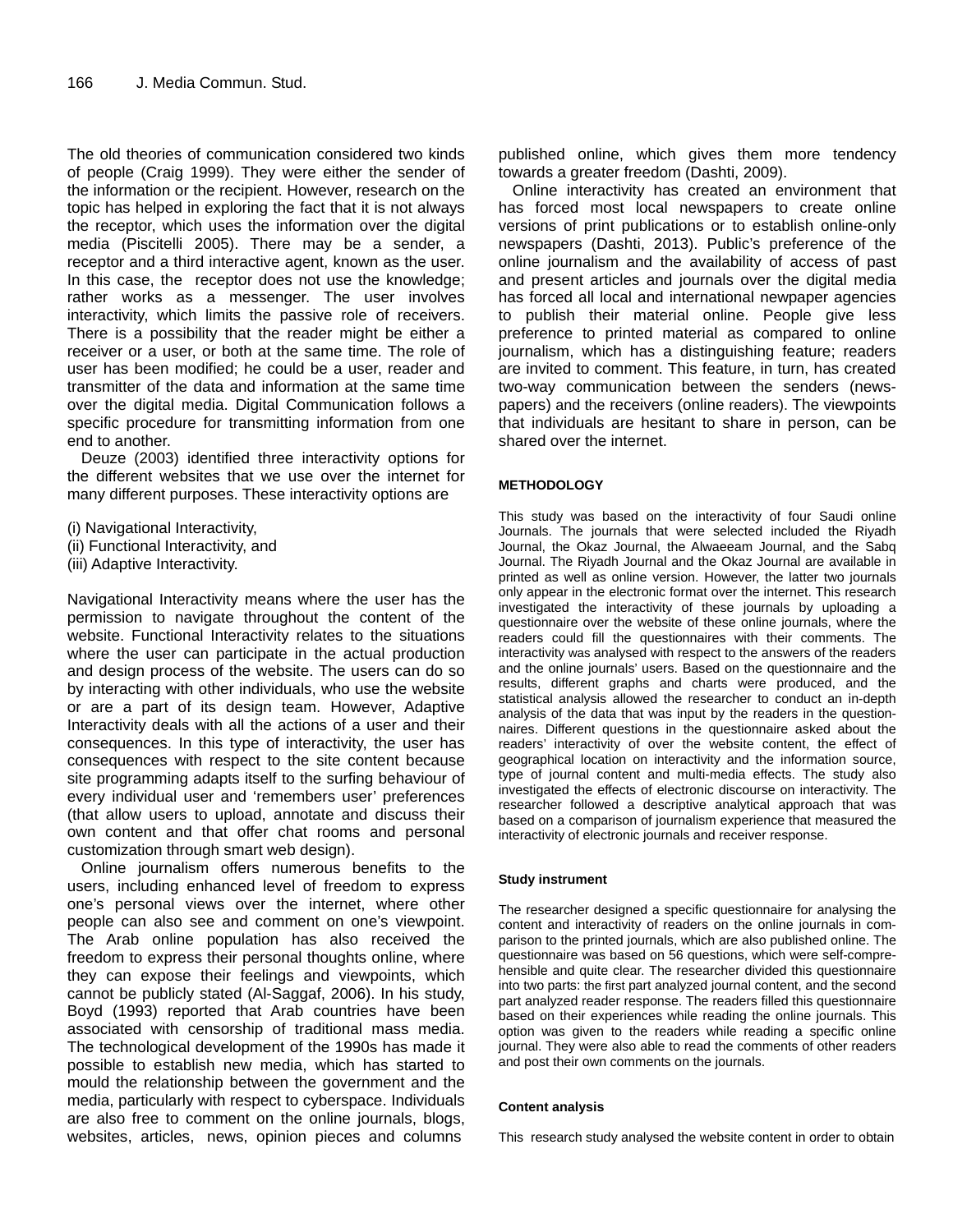| Journal | No interactivity | Low interactivity | <b>High interactivity</b> | P value |
|---------|------------------|-------------------|---------------------------|---------|
| Rivadh  | 73 (40.6%)       | 68 (37.8%)        | 39 (21.6%)                | 0.004   |
| Okaz    | 117 (65%)        | 48 (26.7%)        | 15 (8.3%)                 | 0.000   |
| Alweeam | 43 (23.9%)       | 79 (43.9%)        | 58 (32.2%)                | 0.000   |
| Sabg    | 5(2.8)           | 55 (33.6%)        | 120 (66.6%)               | 0.004   |

**Table 1.** The relationship between the level of interactivity among readers and the studied journals.

terms of frequencies, percentages, and averages. At an alpha level  $\leq$  0.05, Chi-square test enabled the researcher to determine the relationships between variables.

### **RESULTS**

The researcher created different tables and graphs in order determine the interactivity of the readers and users of the four specified online and printed-and-onlinepublished journals. Table 1 demonstrates the option levels for interactivity, which consisted of 'no interactivity', 'low interactivity' and 'high interactivity'. Approximately 41% of journal items in the Riyadh Journal did not induce any interactivity, whereas low interactivity was generated by approximately 38% of journal items in the same journal, and high interactivity generation was induced by approximately 22%. With respect to the Okaz Journal, 65% of items did not induce interactivity, whereas approximately 27% of the items generated low interactivity, and approximately 8% of items induced high interactivity. Note that both Alweeam and Sabq showed a rare and different trend that exhibited no interactivity from journal items. Interactivity from low to high levels was generally exhibited. In all cases, the level of interactivity with respect to the journals was statistically significant (Figure 1).

Table 2 serves a summary of the level of interactivity for the content provided in the journal. The research found that with respect to the local news, interactivity levels were highest for the journal Sabq (100%), and interactivity levels then decreased with respect to the Riyadh Journal (79.3%). The figures in the tables were translated into a graphical representation, which is shown in Figure 2. The research made it clear that the Sabq Journal has the highest level of interactivity, which is 100% in most of the cases. This shows that the readers use the Sabq journals in most of the cases, such as times when they need to use the local content and when they need content related to terrorism, culture, Arab economy, and even any content on the international level. Even in the cases where the Sabq Journal does not have a percentage of 100%, it is the highest as compared to other online journals. This is shown in the case of the Arab Springand Democracy and Miscellaneous content in the journals, where Sabq has an interactivity of 94.7% and 95.8% respectively.

The Okaz Journal generated the lowest interactivity level (35.7%). Education and learning interactivity reached its peak (75%) with respect to the Riyadh Journal, and education and learning activity reached minimal levels with respect to the Okaz Journal (20.8%). Interactivity towards the Arab Spring and democracy reached maximal levels in Alweeam (87.2%) and Sabq (94.7%). Religious issues induced significant interactivity levels in all the studied journals. Interactivity concerning terrorism decreased to a level of 66.7% in the Alweeam online journal; however, this was higher than the levels demonstrated by the Okaz and Riyadh journals. Cultural issues induced interactivity in a quarter of the Okaz topics, whereas the level in the Alweeam online journal was 60%, and a level higher for the Riyadh Journal.

Media induced interactivity was at 80% for the Riyadh Journal and 50% for the Okaz Journal. Environmental topics were observed only in the Alweeam online journal and its associated interactivity was 75%. Miscellaneous topics induced a level of interactivity that varied from 47.7% for the Riyadh Journal to 53.8% for the Okaz journal. Both the online journals, Alweeam and Sabq, were associated with higher interactivity ratios (82.1% and 95.8%, respectively). Considering certain factors, a good level of interactivity with respect to religious issues can be observed, varying from 50 to 88.9%. This can be explained as a reflection of the importance of the topic to the reader, which stimulates interactivity from an initial level to the application level. Sports issues also created high interactivity among readers. Such a phenomenon points to the characteristics of the user. These findings are similar to those of previous studies, including Alhaqeel (2012) and Wu (1999).

Table 3 presents the data that indicate the effect of geographical location on the interactivity of these four types of journals. It helped in determining the relationship between the geographical location of the reader and his or her interactivity. The Riyadh Journal has approximate ratios of interactivity for both local (65.6%) and regional locations (63.2%); however, this level dropped to 44.7% for international locations. This outlines that the Riyadh Journal is not very popular in the international readers. The interactivity induced by the Okaz Journal followed a similar trend but with lower interactivity levels. Both the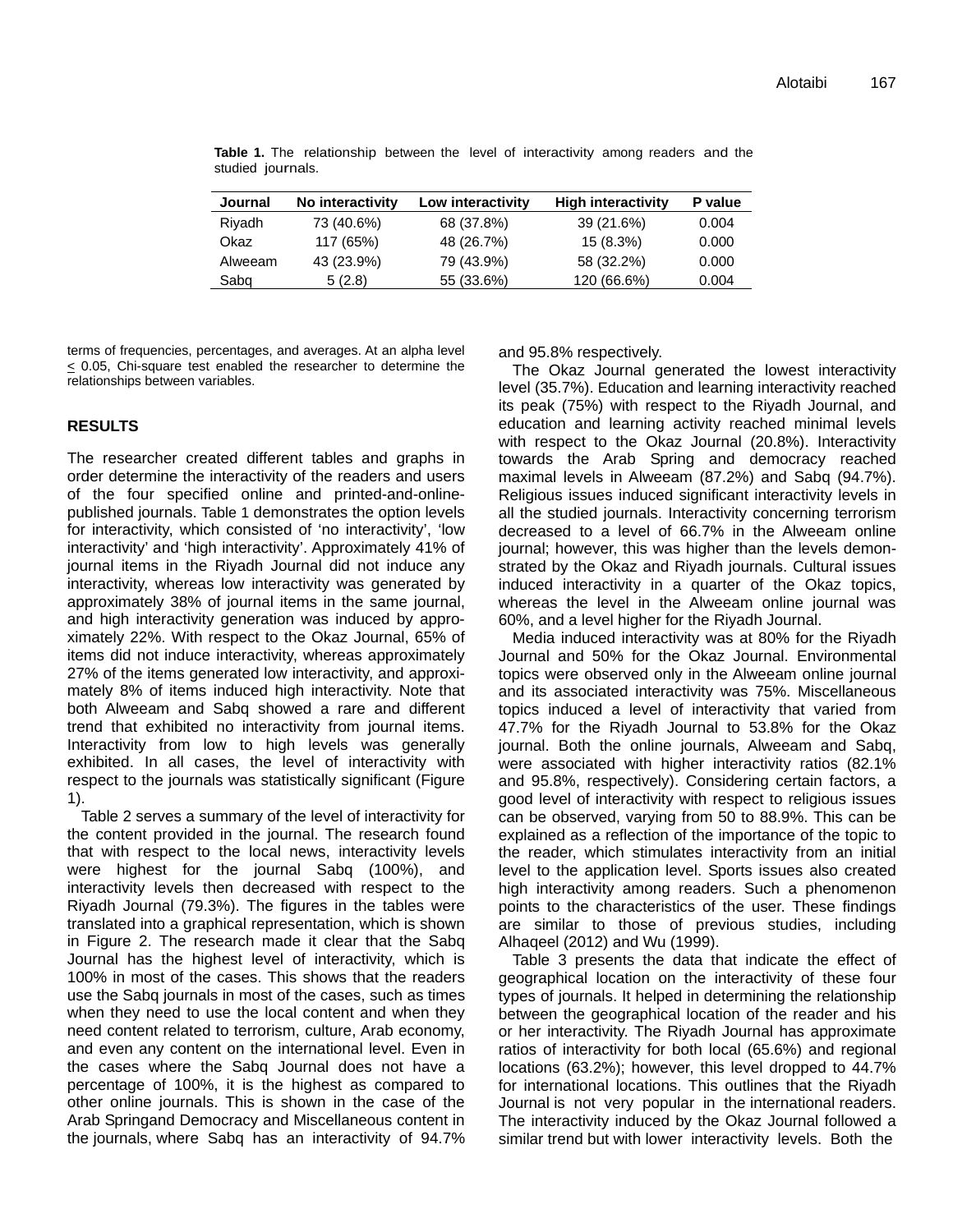

**Figure 1.** Level of interactivity among readers of Riyadh Journal, Okaz Journal, Alweeam Journal and Sabq Journal.

|  | Table 2. Interactivity level for journal content. |  |  |  |
|--|---------------------------------------------------|--|--|--|
|--|---------------------------------------------------|--|--|--|

| Journal content                | <b>Interactivity Percentage (Alpha)</b> |           |           |           |  |
|--------------------------------|-----------------------------------------|-----------|-----------|-----------|--|
|                                | Riyadh                                  | Okaz      | Alweeam   | Sabg      |  |
| Local                          | 79.3 (NS)                               | 35.7(S)   | 65.3 (NS) | 100 (NS)  |  |
| Education and Learning         | 75 (S)                                  | 20.8(s)   | 60 (NS)   |           |  |
| The ArabSpring and Democracy   | 42.1(S)                                 | 25.8(S)   | 87.2 (S)  | 94.7(S)   |  |
| Religion                       | 71.4 (NS)                               | 50 (NS)   | 87.5 (NS) | 88.9 (NS) |  |
| Terrorism                      | 28.5(S)                                 | 57.1 (NS) | 66.7 (NS) | 100 (NS)  |  |
| Culture                        | 69.3(S)                                 | 25 (NS)   | 60 (NS)   | 100 (NS)  |  |
| Economy                        | 50 (NS)                                 | 30 (NS)   |           | 100 (NS)  |  |
| <b>International Relations</b> | 57.9 (NS)                               | 19(S)     | 73.3 (NS) | 100 (NS)  |  |
| Sports                         | 83.3 (NS)                               | 71.4 (NS) | 100 (NS)  |           |  |
| Media                          | 80 (NS)                                 | 50 (NS)   |           |           |  |
| Environment                    |                                         |           | 75 (NS)   |           |  |
| Miscellaneous                  | (S<br>47.7 (                            | 53.8 (NS) | 82.1 (NS) | 95.8(S)   |  |

S: significant at alpha level  $\leq$  0.05; NS: not significant at alpha level > 0.05



**Figure 2.** Interactivity level provoked by the journal content.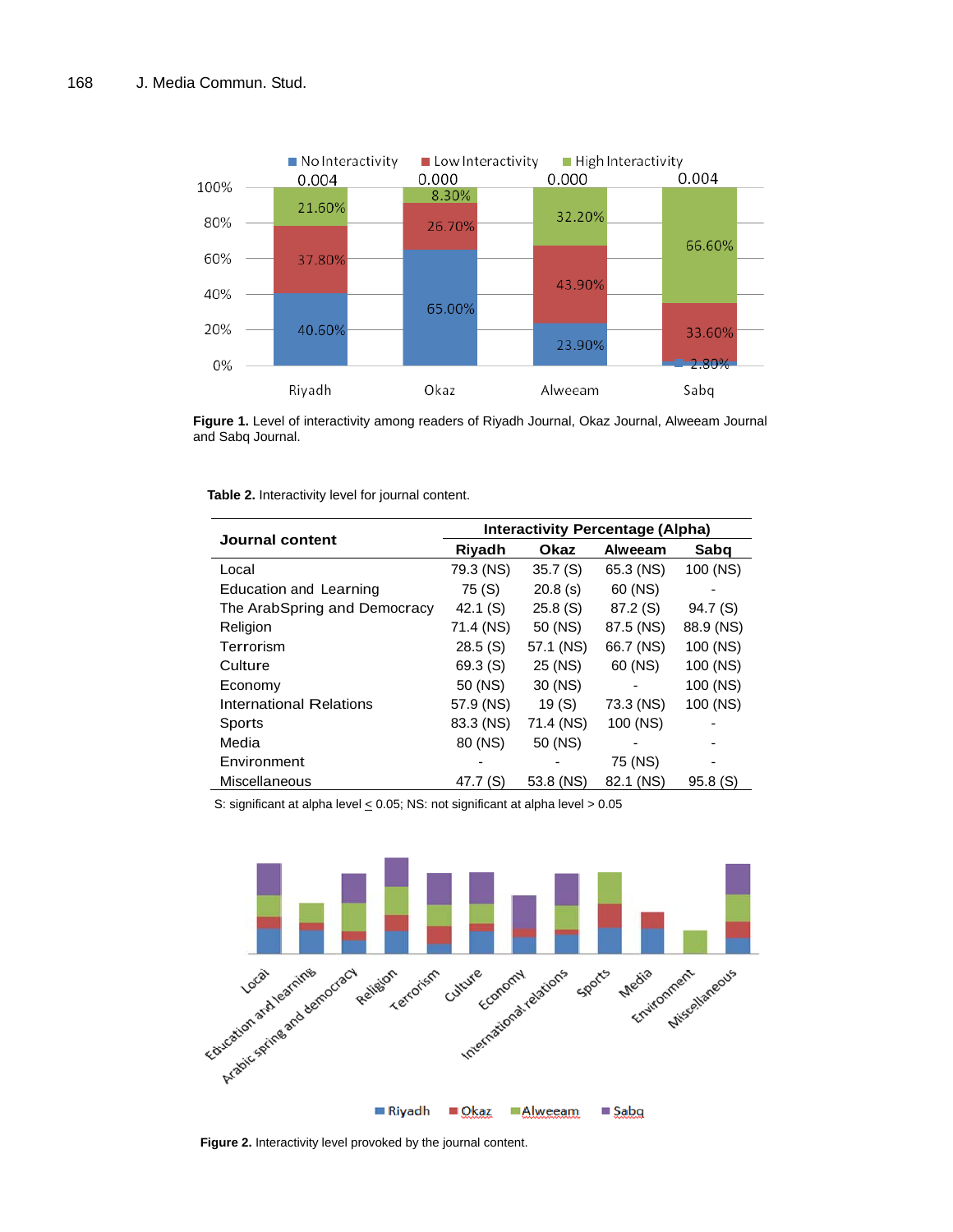|                              | <b>Interactivity Percentage</b> |      |         |      |  |
|------------------------------|---------------------------------|------|---------|------|--|
| <b>Geographical Location</b> | <b>Rivadh</b>                   | Okaz | Alweeam | Saba |  |
| Local                        | 65.6                            | 41.5 | 68.9    | 96.9 |  |
| Regional                     | 63.2                            | 41.2 | 100     | 93.8 |  |
| International                | 44 7                            | 23.4 | 84.5    | 96.3 |  |

**Table 3.** The effect of geographical location on interactivity.



**Figure 3.** The geographical levels for the interactivity.

Alweeam and Sabq journals demonstrated high interactivity levels for all geographic locations and the Sabq journal provoked the most interactivity, which helps in claiming that the Sabq Journal is the most popular journal in the international readers. The results from this study also provide a strong base to the claim that the readers enjoy the Sabq Online Journal; may it be the local reader or the international ones. In Alweeam Journal, regional and international news scored higher than did local news (Figure 3). In Sabq Journal, the interactivity was also high but independent of geographical location.

The researcher has illustrated Table 4, in the form of a graph which is shown in the Figure 4. This table and figure demonstrate the ability of information sources as the predictors of interactivity. With respect to the Riyadh journal, the highest interactivity levels were a result of the journal itself (64.5%); the next highest interactivity level is attributable to international media (50%) and news agencies (38.3%). There is a statistically significant relationship between information sources and interactivity (p 0.002). With respect to the Okaz Journal, the inter-

activity level was associated positively with the information source (p 0.05). Items by international media did not induce any level of interactivity, whereas items by news agencies increased the level of interactivity to 27.5%, and items from the journal itself induced an even greater increase in interactivity levels. Both the Alweeam and Sabq online journals showed high activity levels irrespective of the information source. No significant correlation was observed in both journals, Alweeam and Sabg ( $p > 0.05$  for both). The highest level was associated with the type of journal, while readers at both Alweeam and Sabq Journals showed highest levels in the international media.

Table 5 and Figure 5 illustrate the results of the predictability of interactivity by the content of a specific journal. News content or analytical comment was correlated with interactivity levels in the studied journals. In both Riyadh and Okaz journals, the content correlated positively with interactivity ( $p < 0.05$  for both). In the Riyadh and Okaz Journals, the levels were higher for analytical comment than for news. In Alweeam Journal,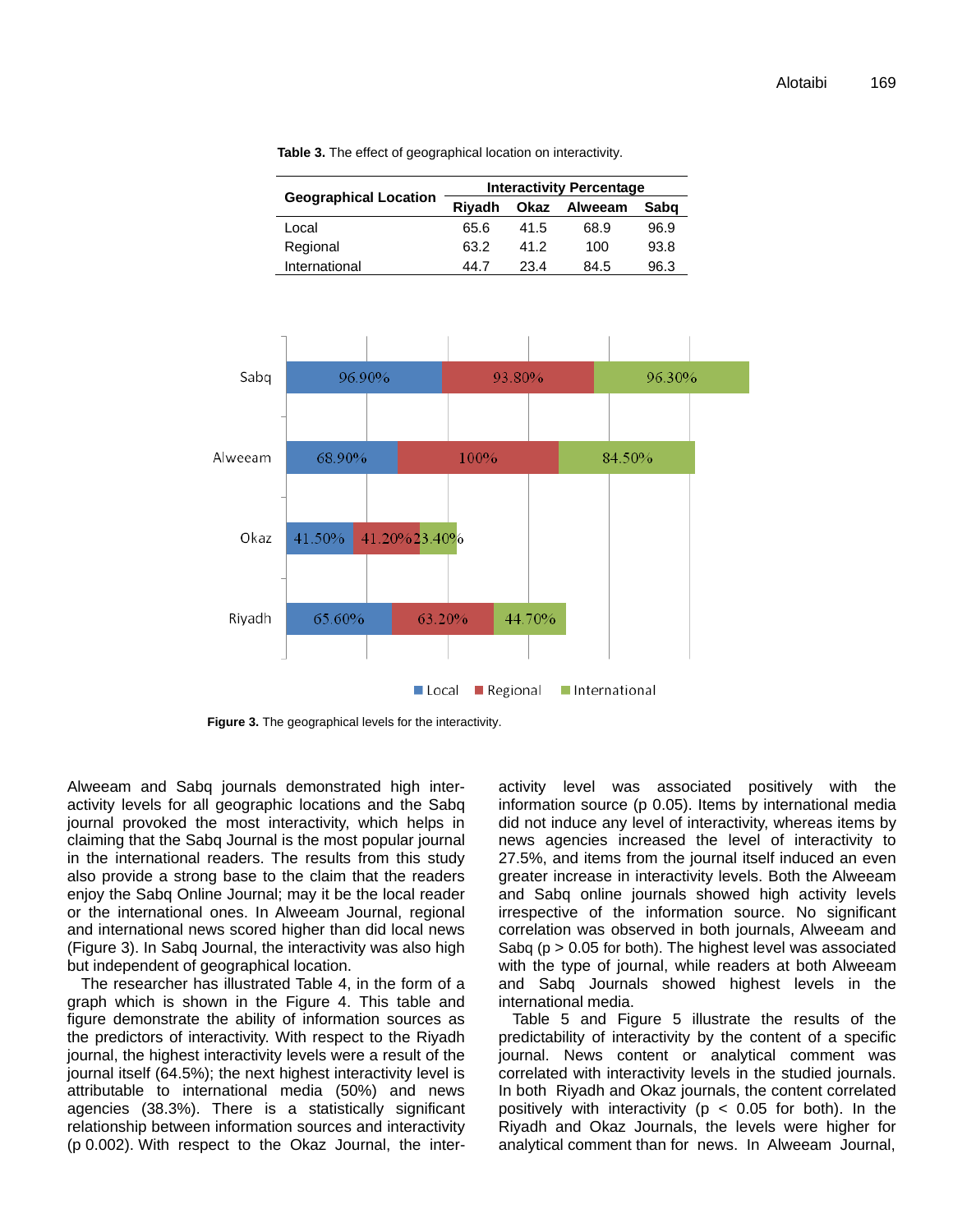|                      | Interactivity percentage |      |                |       |  |  |
|----------------------|--------------------------|------|----------------|-------|--|--|
| Information source   | <b>Rivadh</b>            | Okaz | <b>Alweeam</b> | Sabg  |  |  |
| Journal              | 65.4                     | 39.6 | 72.9           | 97.3  |  |  |
| <b>News Agencies</b> | 38.3                     | 27.5 | 90             | 95.6  |  |  |
| International Media  | 50                       | 0    | 100            | 100   |  |  |
| value                | 0.02                     | 0.05 | 0.093          | 0.109 |  |  |

**Table 4.** The effect of information source on interactivity levels.



■ Journal  $\blacksquare$  News Agencies  $\blacksquare$  International Media

**Figure 4.** Information source of interactivity level.

**Table 5.** The relationship between type of journal content and interactivity level.

|                           | Interactivity percentage |       |         |       |  |
|---------------------------|--------------------------|-------|---------|-------|--|
| Type of journal content   | <b>Rivadh</b>            | Okaz  | Alweeam | Saba  |  |
| <b>News</b>               | 45.8                     | 21.1  | 79.5    | 96.4  |  |
| <b>Analytical Comment</b> | 86.7                     | 63.9  | 69.5    | 98.3  |  |
| P value                   | 0.000                    | 0.000 | 0.263   | 0.950 |  |



**Figure 5.** Interactivity levels by journal content.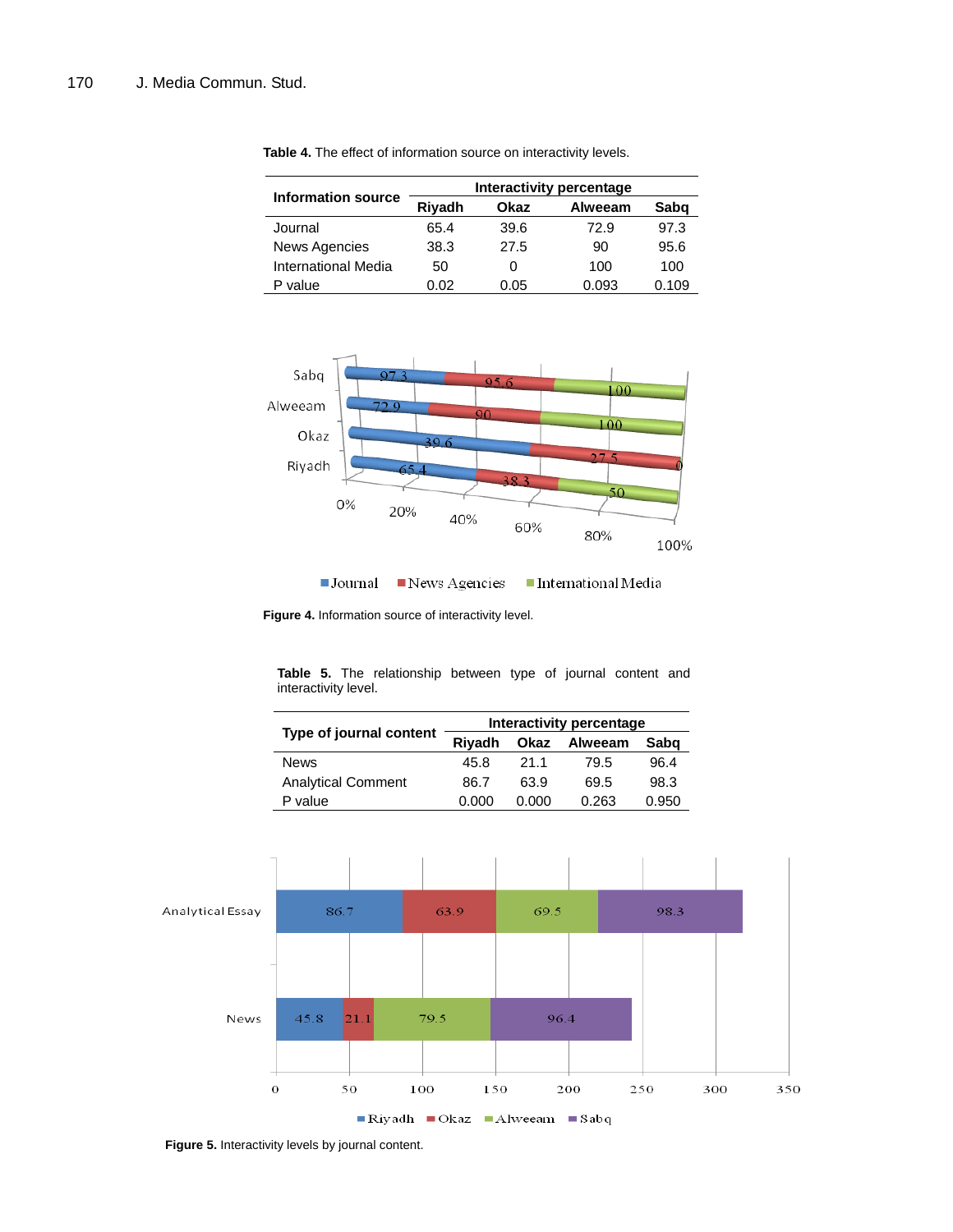| <b>Technical effectors</b>            | Interactivity percentage |      |        |      |  |
|---------------------------------------|--------------------------|------|--------|------|--|
|                                       | Riyadh                   | Okaz | Aweeam | Sabg |  |
| Number of pictures in Journal Content | 54.4                     | 55.2 | 76.7   | 97.3 |  |
| Essay with picture                    | 11.1                     | 65.3 | 80.1   | 97.7 |  |
| Picture with special key              | 64.3                     |      |        |      |  |
| Picture identifying person            | 50                       | 20   | 69.2   | 92.3 |  |
| Picture illustrating news item        | 0                        | 25   | 90.9   | 92.4 |  |
| Irritated response to photo           | 100                      | 80   | 100    | 100  |  |
| Graphics such as maps                 | 100                      |      | 100    |      |  |
| Number of titles                      | 50                       | 18.7 | 76     | 97.3 |  |
| Wide title                            | 59.3                     | 34.5 | 87.7   | 97.1 |  |
| Columnar title                        | 50                       | 44.1 | 62.5   | 97.1 |  |
| <b>Fixed title</b>                    | 97.6                     | 60   |        |      |  |
| Text associated colors                | 59.5                     | 35.4 | 74.2   | 97   |  |

**Table 6.** Relationship between technical effectors and interactivity level.

the news generated more interactivity, while in Sabq Journal; the interactivity level was independent of the journal content.

Table 6 and Figure 6 explains how the technical effectors can influence the level of interactivity. In the case of the Sabq online Journal, an increase was seen in the interactivity level, due to all the effectors. With respect to the Alweeam Online Journal, a significant interactivity was seen, which varied from 62.5% with respect to column titles to 100% with respect to irritated responses to photographs and graphics. Interactivity with respect to the Riyadh journal varied from 0% for pictures illustrating the news to 100% for irritated responses to photographs and graphics. The interactivity induced with respect to the Okaz journal ranged from 20% for photos illustrating the news to 80% for irritated responses to photographs.

#### **DISCUSSION**

The researcher undertook this study to find out the relevance of the literature review and the findings of this study in the context of interactivity as a main characteristic of new media. Users, through technology, have become major contributors to news production through online interaction with news, the posting of comments and communication in chat rooms. The present study contributes to Online Journalism Research in Saudi Arabia, which is lacking with respect to interactivity. The purpose of the present study was to investigate the variables affecting interactivity between Electronic Journalism and its readers.

The present study was based on four journals; two of which are found in both printed and online versions, namely Riyadh and Okaz, and the other two are only published online, namely Alweeam and Sabq Journal. The data indicated a positive correlation between interactivity levels and the journals ( $p < 0.05$ ). The researched helped in finding out that online journals stimulate more interactivity, rather than their printed versions. This is expected because online journals offer more space for comments and interactivity features, and it is easier for readers to comment online (Dashti 2013).

All the four journals depicted a pattern of interactivity with respect to their content. Sabq Journal showed interactivity of 100%; however, Okaz Journal lacked significant interactivity. The study posits reader as a key factor; if the content is perceived to be of interest then the reader is liable to interact. This assumption is supported by the observation that the highest interactivity levels were exhibited with respect to Sabq Online Journal and Riyadh Journal. This fluctuation in interactivity levels is one of the characteristics of interactivity (Alhaqeel 2012). Online Journals, in particular the Sabq Online Journal, mostly demonstrate higher interactivity levels. This may be because these journals possess features that encourage reader interaction.

While investigating the geographical dimension for the levels of induced interactivity, the results indicated a unique trend, where the local and regional locations induced approximately equal levels of interactivity for Riyadh and Okaz Journals, with less interest from international locations. However, Sabq and Alweeam journals showed a higher interactivity within the international locations. This study posits that these findings reflect the focus of the reader. Although the present data did not offer information with respect to readers, it seems that online journal readers are either younger than the readers of the Riyadh and Okaz Journals. Different researches suggest that the online journals readers are people who can meet the technological challenges associated with the advanced interface offered by Online Journals (Howard and Hussain 2011).

Depending on the sources of information with respect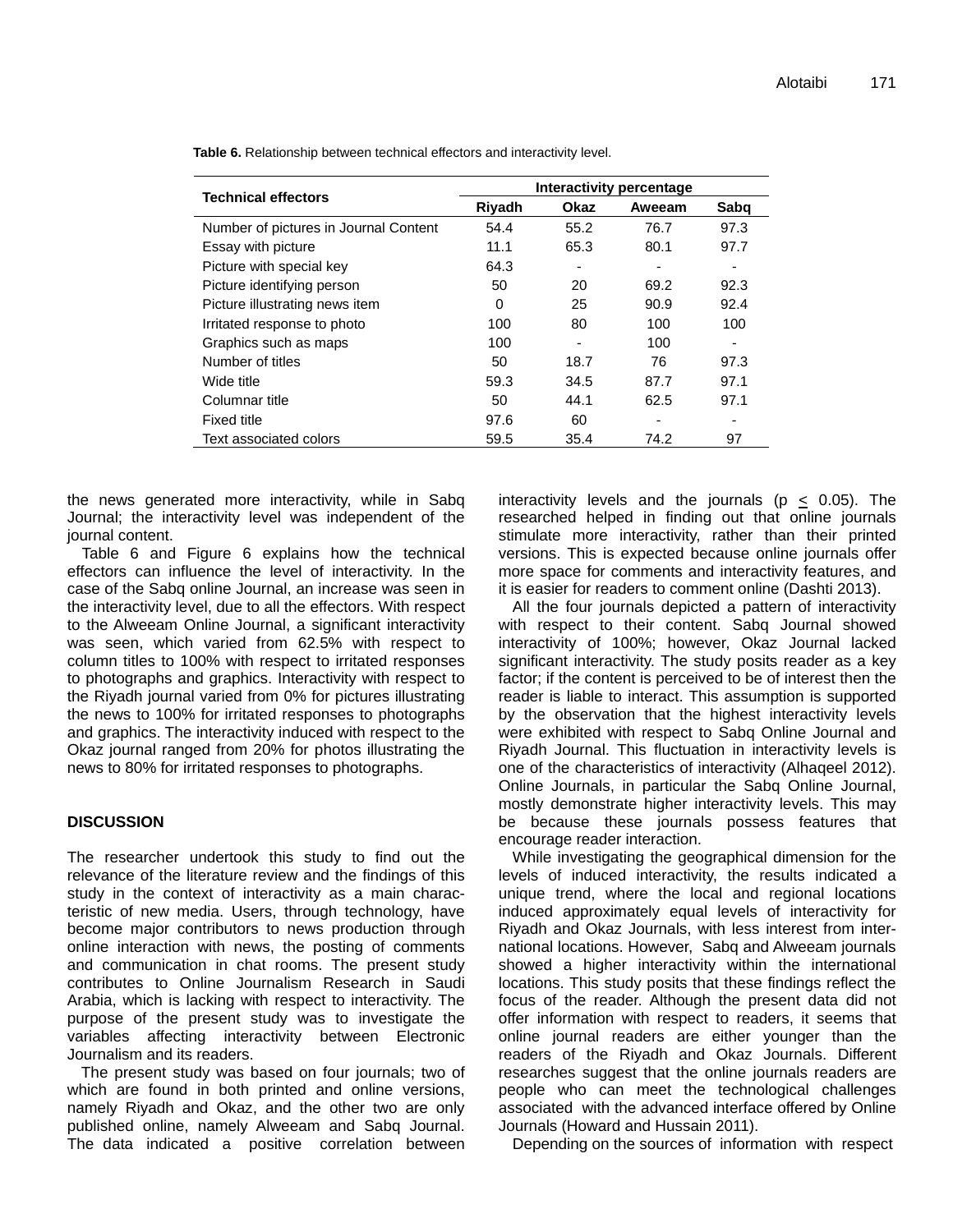

**Figure 6.** Influence of the technical effects on the interactivity level.

to Riyadh and Okaz Journals, the researcher retrieved a predictor for interactivity. Concerning Riyadh Journal, if it is the journal itself or international media, there is a higher chance of interactivity. With respect to the Okaz Journal, interactivity is likely to result if the source of information is the journal itself. The interactivity induced by the online-only journals did not depend on the source of information.

The researcher retrieved one more predictor for interactivity; this was based on the type of journal content for both the Okaz and Riyadh Journals (P value  $= 0.000$ ). The analytical comments columns led to the highest interactivity for both journals. Interactivity induced by the online journals was independent of the content inside the journals. The researcher posited in this study that the educational level and the technological capability of reader play a significant role in the induction of their interactivity on the journals.

The researcher agrees in part with McMillan 2000, who reports his view that interactivity may lie in the user's perspective and that interactivity is not a purely functional dimension. Before the online availability of the Okaz and Riyadh Journals, they were available in printed versions; therefore, the readers of these journals are comparatively more educated in comparison to the other journals. It is also a plausible claim that the interactivity of these journals occurs more in connection with analytical essays than with news. It can also be concluded from these findings that the readers are less interested in reading the newspapers online and are more interested in interactivity with other types of content, such as essays and articles. In the same way, the distinguishing feature of the interactivity can also be the nature of the content in the respective journal. These findings are consistent with other studies such as Larsson 2011, who notes the perception component of interactivity. The researcher also agrees with Steensen 2010, who notes that technology updates dominate the journalism studies that the success of electronic journalism is measured by the extent to which technological facilities that include interactivity and multi-media.

#### **Conclusion**

Interactivity is a recent concept, which requires further clarification through research and studies. This research was conducted to study the interactivity of readers on the online journals in Saudi Arabia, which has a lack of relevant literature. Future researches can be conducted on the topic to identify the types of readers of these online journals and their effect on the online journal interactivity. However, in this study, the researcher generalised all the readers as a single entity. The study data showed that interactivity is greater with respect to online journals than printed journals that are also published online. Two predictors for interactivity in both Okaz and Riyadh Journals were observed: the source of information and the type of journal content. The study revealed a great interactivity for the journals that are online only. However, the printed journals, which that can also be viewed online, showed a comparatively lesser interactivity.

#### **Conflict of Interests**

The author has not declared any conflict of interest.